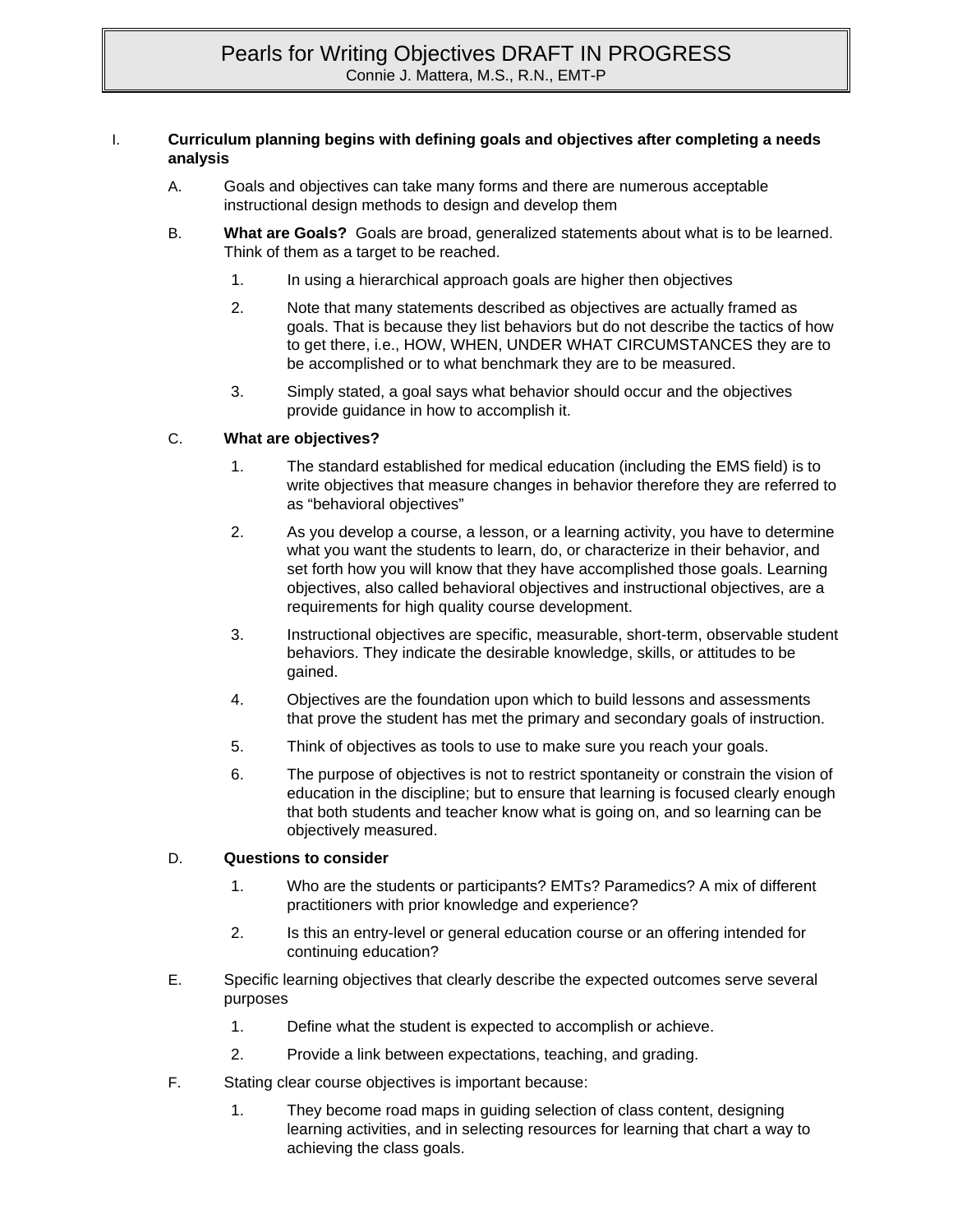Connie J. Mattera

- 2. Students will understand expectations. Objectives give direction and specify what will happen, under what conditions, and how well. They tend to dispel unrealistic learning activities and negative expectations. Everyone feels better when they expect to accomplish needed and agreed upon competencies.
- 3. Assessment and grading must be based on the objectives. In measuring performance, students are compared to the objectives, not to each other.

#### II. **Domains of learning (Bloom)**

A. Expected performance needs to be divided into one of three domains of learning: cognitive, affective, and psychomotor. Objectives for each use specific verbs and measure different forms of behavior and learning.

#### B. **Cognitive**

- 1. Those objectives concerned with the acquisition and application of knowledge, understanding, and intellectual skills such as problem solving, remembering, reasoning, concept formation, ability to see relationships, and understanding of principles, facts, ideas, or concepts.
- 2. Knowledge learning includes the recognition, comparison, correlation, integration, perhaps creation, and storage of all kinds of data or information. Other words that could be used include cognitive, intellectual, and understanding.
- 3. Example: Upon completion, the successful participant will correctly state from memory, three indications for unmedicated endotracheal intubation with 100% accuracy.

#### C. **Affective**

- 1. Those objectives concerned with personal value systems, social sensitivity, professional responsibilities, establishment of habits of conduct, changes in interests, attitudes, feelings, emotions, and values.
- 2. Example: Upon completion, the successful participant will consistently value and defend a competent adult's decision who has end stage COPD to refuse endotracheal intubation at such time as they progress to ventilatory failure.

#### D. **Psychomotor**

- 1. Those objectives concerned with developing specific motor abilities and general adaptive abilities that may be mental or motor with consideration given to the degree of skill desired as related to the level of experience.
- 2. Used to measure manipulation skills and coordination.
- 3. Skill learning involves the notion of repetition, practice, or habit. It includes all procedures, operations, activities, methods, and techniques involving performance of skills.
- 4. Skill competency measures the method or technique while knowledge is the supporting data.
- 5. Example: Upon completion, the successful participant will independently assemble and prepare the equipment needed to perform a safe endotracheal intubation from an airway bag commonly used by EMS services in 100% compliance with the program procedure manual.

#### III. **Objective form - The A.B.C.D. method**

- A. Excellent starting point for writing objectives (Heinich, et al., 1996).
- B. **Audience** –Who is the learner? The stem of the objective should identify "WHO" is supposed to accomplish the task or demonstrate the knowledge.
- C. **Behavior Define the behavior to be measured**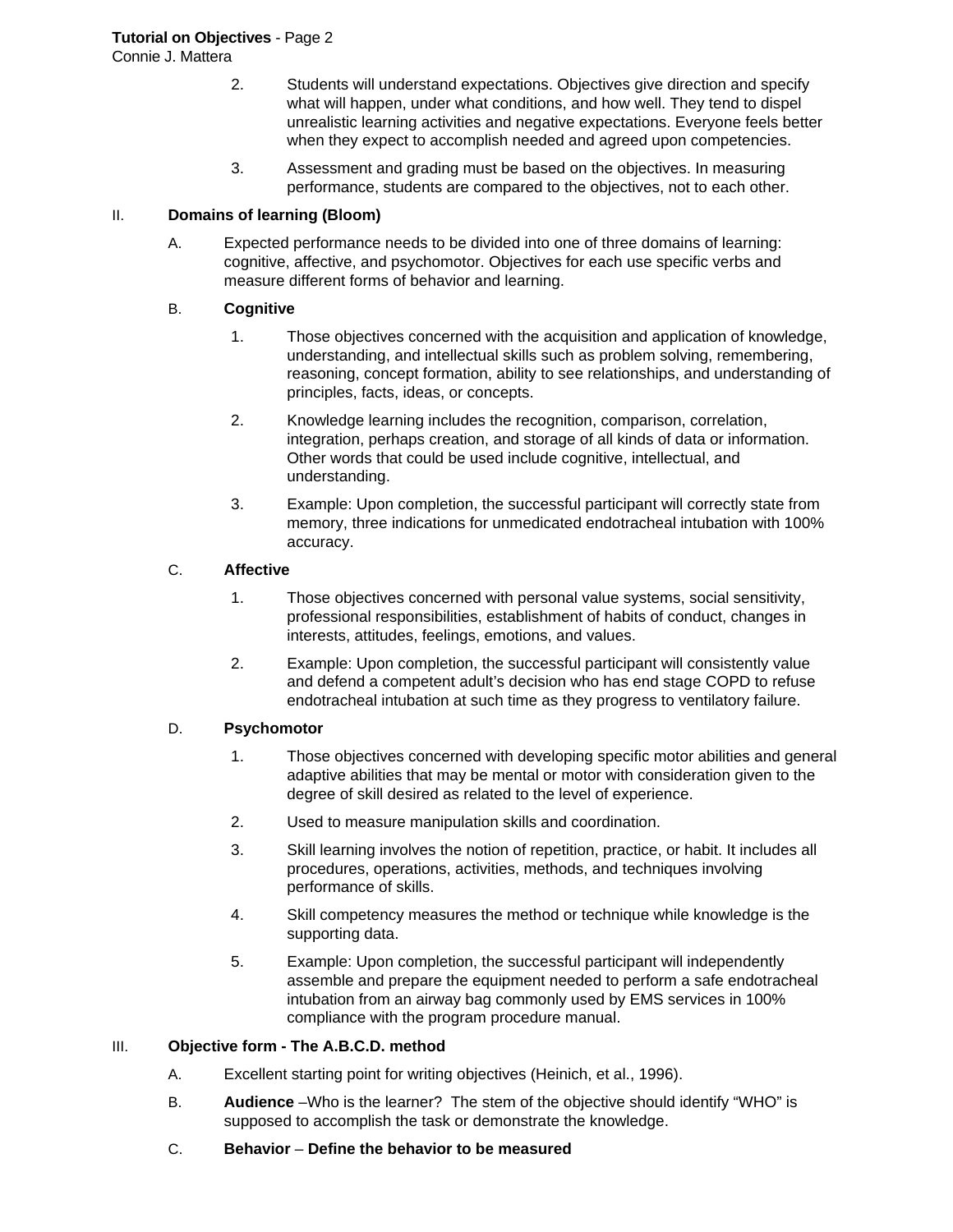Connie J. Mattera

- 1. What will the student be able to do at the end of instruction? Describe what the learner is to do, not what the instructor is to teach. Focus on the results to be achieved and not the process used to reach the results.
- 2. This should be an overt, observable behavior, even if the actual behavior is covert or mental in nature. If you can't see it, hear it, touch it, taste it, or smell it, you can't be sure your audience really learned it.
- 3. The behavior must be specific and measurable (observable). Limit objectives to those that are realistic and achievable for the situation. Use an action verb that is subject to few interpretations and clearly states the desired outcome.
- 4. Include only one behavior per objective so it is possible to judge each behavior separately.
- 5. Never use words such as know, learn, be familiar with, etc. How can those terms be measured? What must a student do the prove it?
- D. **Condition**  When and under what circumstances or context will the behavior be expected to occur? What will the student be given or already be expected to know to accomplish the learning? Warn of any restrictions, e.g., "Given the respiratory, circulatory, and neurologic parameters, participants will accurately calculate a revised trauma score using the Trauma Score specifications table."
- E. **Degree**  What are the criteria for acceptable performance? To what benchmark or degree of excellence must the behavior be accomplished? This will be stated differently depending on the domain of learning to be measured. In class, passing scores frequently define the degree. Does the behavior require total mastery (100% of the time), or must they respond correctly 80% of the time? In psychomotor skill evaluation a good benchmark may be "without critical error".
- F. Another excellent way to remember the components of a good objective is the SMART mnemonic. Objectives must be
	- 1. Specific
	- 2. Measurable
	- 3. Attainable
	- 4. Realistic
	- 5. Timely
- G. **Formatting:** The educator may consider placing audience, some conditions and the degree in the stem and only list the specific behaviors below it. Example: After reading the advance learning materials and completing class, each participant will independently do the following with a degree of accuracy that meets or exceeds the standards established for their scope of practice:
	- 1. compare and contrast…
	- 2. perform the skill in correct sequence…
	- 3. defend a patient's right to…

#### IV. **Achieving balance**

- A. In writing cognitive objectives, design a logical progression from knowledge and understanding to evaluation and create.
- B. Test questions must be mapped or written based on the taxonomy of the objective, so use careful thought in their creation.
- C. Objectives must be written for each segment of content and chronologically follow the flow of ideas.
- D. It is important to carefully select the verbs to express the desired behavior you want students to achieve. Avoid the repetitious use of one verb, such as list, state, describe, or discuss.

### V. **Examples of objectives written in this format**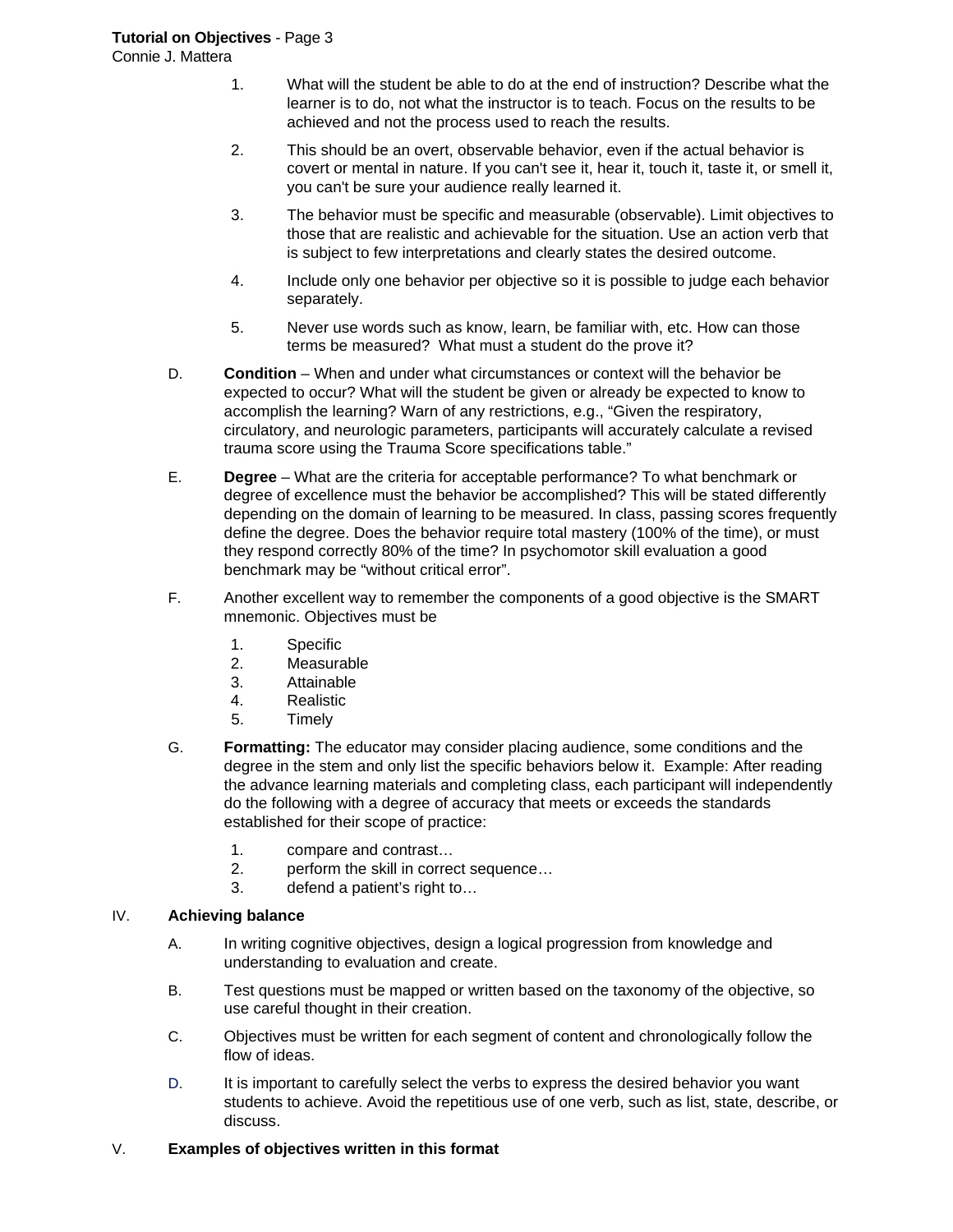# **Tutorial on Objectives** - Page 4

Connie J. Mattera

- A. **Color coding** 
	- 1. **Audience (A) Red**
	- 2. **Behavior (B) Green**
	- 3. **Condition (C) Blue**
	- 4. **Degree of mastery (D) Gray**
- B. **Example #1: Cognitive objective (knowledge level)**
	- 1. **(C) At the completion of this lesson, given a chart of human anatomy,**
	- 2. **(A) the EMT student**
	- 3. **(B) will accurately identify the major bones of the body**
	- 4. **(D) at least 80% of the time.**
- C. **Example #2 Cognitive objective (comprehension level)**
	- 1. **(C) Upon completion of the class, given a patient's history and a list of signs and symptoms,**
	- 2. **(A) the participant**
	- 3. **(B) will accurately identify the illness or injury**
	- 4. **(D) at least 80% of the time.**
- D. **Example #3: Cognitive objective (problem solving/synthesis level)** 
	- 1. **(C) Upon completion of this lesson,**
	- 2. **(A) the EMT student**
	- 3. **(B) will differentiate the clinical implications of a strong, weak, regular, and irregular pulse**
	- 4. **(D) at least 95% of the time.**
- E. **Psychomotor objectives** 
	- 1. **Example #1: (Precision level)** 
		- a. **(C) Upon completion of this lab,**
		- b. **(A) the EMT student**
		- c. **(B) will demonstrate correct lifting and moving techniques to prevent back injuries**
		- d. **(C) without use of the skill sheets**
		- e. **(D) 100% of the time.**
	- 2. **Example #2** 
		- a. **(C) At the completion of this lesson, using a ridge splint,**
		- b. **(A) the EMT student**
		- c. **(B) will stabilize a suspected fracture of the tibia**
		- d. **(C) on a moulaged victim**
		- e. **(D) without critical error.**
- F. **Affective objective** 
	- 1. **(C) Upon completion of this module,**
	- 2. **(A) the EMT student**
	- 3. **(B) will value and defend the need for obtaining complete and accurate**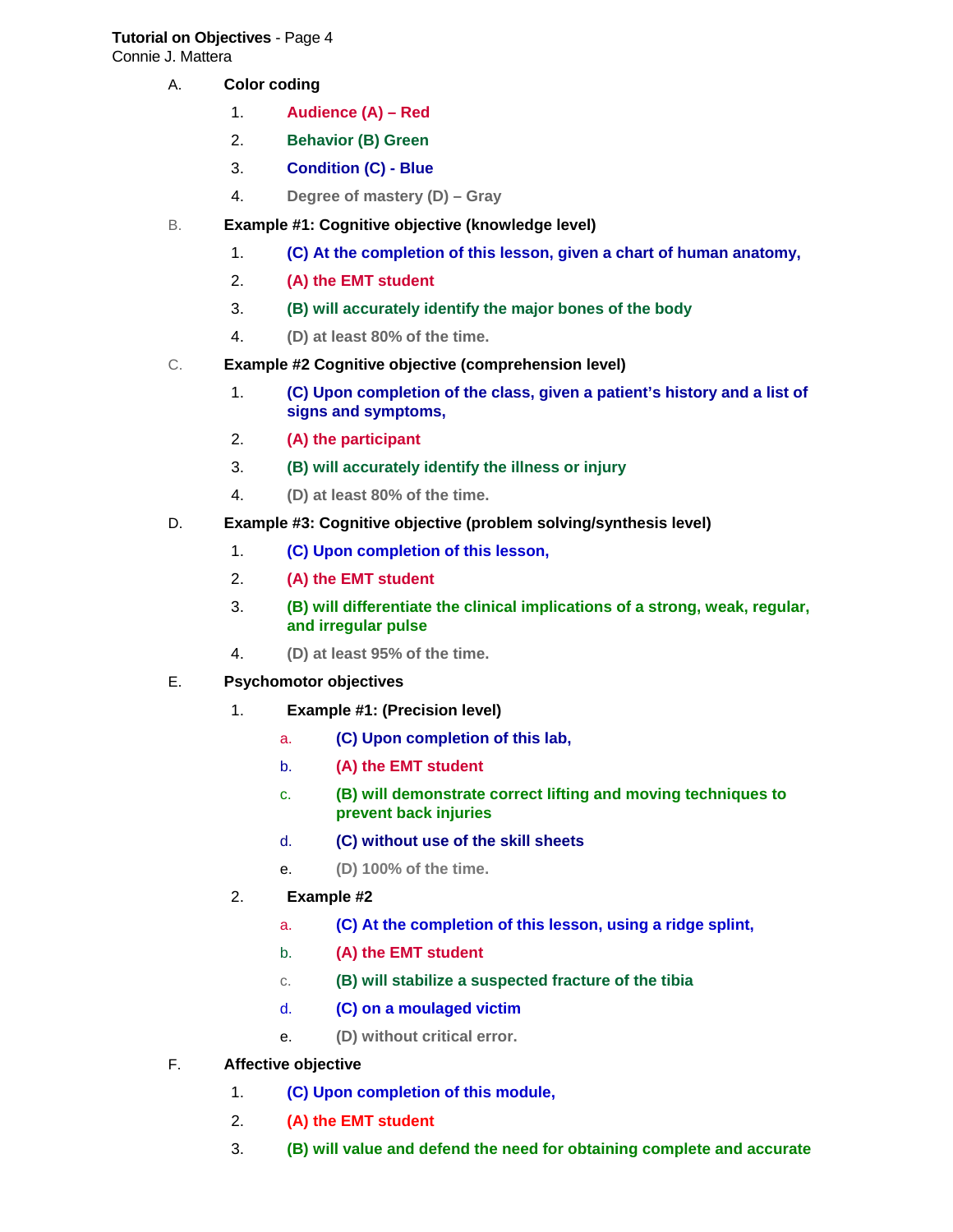#### **Tutorial on Objectives** - Page 5

Connie J. Mattera

#### **vital signs on every patient**

4. **(D) 100% of the time.**

#### G. **Can you find the A, B, C, and Ds?**

- 1. Upon completion, the successful participant will
	- a. correctly state from memory four contraindications for the administration of oxygen with at least 75% accuracy.
	- b. select the correct device from an assortment of sizes and safely insert an oropharyngeal airway into a manikin in compliance with the program procedure manual without critical error.
	- c. defend a decisional adult's choice with end stage COPD to refuse endotracheal intubation even if they are in ventilatory failure, 100% of the time.
- H. Typical Problems Encountered When Writing Objectives

| <b>Problems</b>                                        | <b>Errors</b>                                                                                                                                                                                                                          | <b>Solutions</b>                                                                                                                                                                          |
|--------------------------------------------------------|----------------------------------------------------------------------------------------------------------------------------------------------------------------------------------------------------------------------------------------|-------------------------------------------------------------------------------------------------------------------------------------------------------------------------------------------|
| Too wordy/complex                                      | The objective is too broad in<br>scope, combines too many<br>behaviors or is actually more<br>than one objective.                                                                                                                      | Use the ABCD method to include<br>each element and edit out<br>unnecessary words. Divide into<br>more than one objective if<br>needed.                                                    |
| No observable behavior to<br>measure                   | Using verbs like comprehend or<br>understand make it difficult to<br>measure achievement of the<br>objective.                                                                                                                          | Consult lists of verbs from the<br>variety of taxonomies presented<br>in educational resources and<br>determine exactly what you want<br>the student to be able to know,<br>do, or value. |
| Incomplete or only lower level<br>objectives specified | Objectives often written as goals<br>as they omit one or more of the<br>elements (notably conditions and<br>degrees) or they do not<br>differentiate behaviors in<br>ascending mastery based on the<br>levels in the learning domains. | Thoughtfully determine the levels<br>at which the student or<br>participant must perform and<br>write objectives to those levels<br>including each of the A, B, C, D<br>elements.         |

## I. **Tying Objectives to Assessment**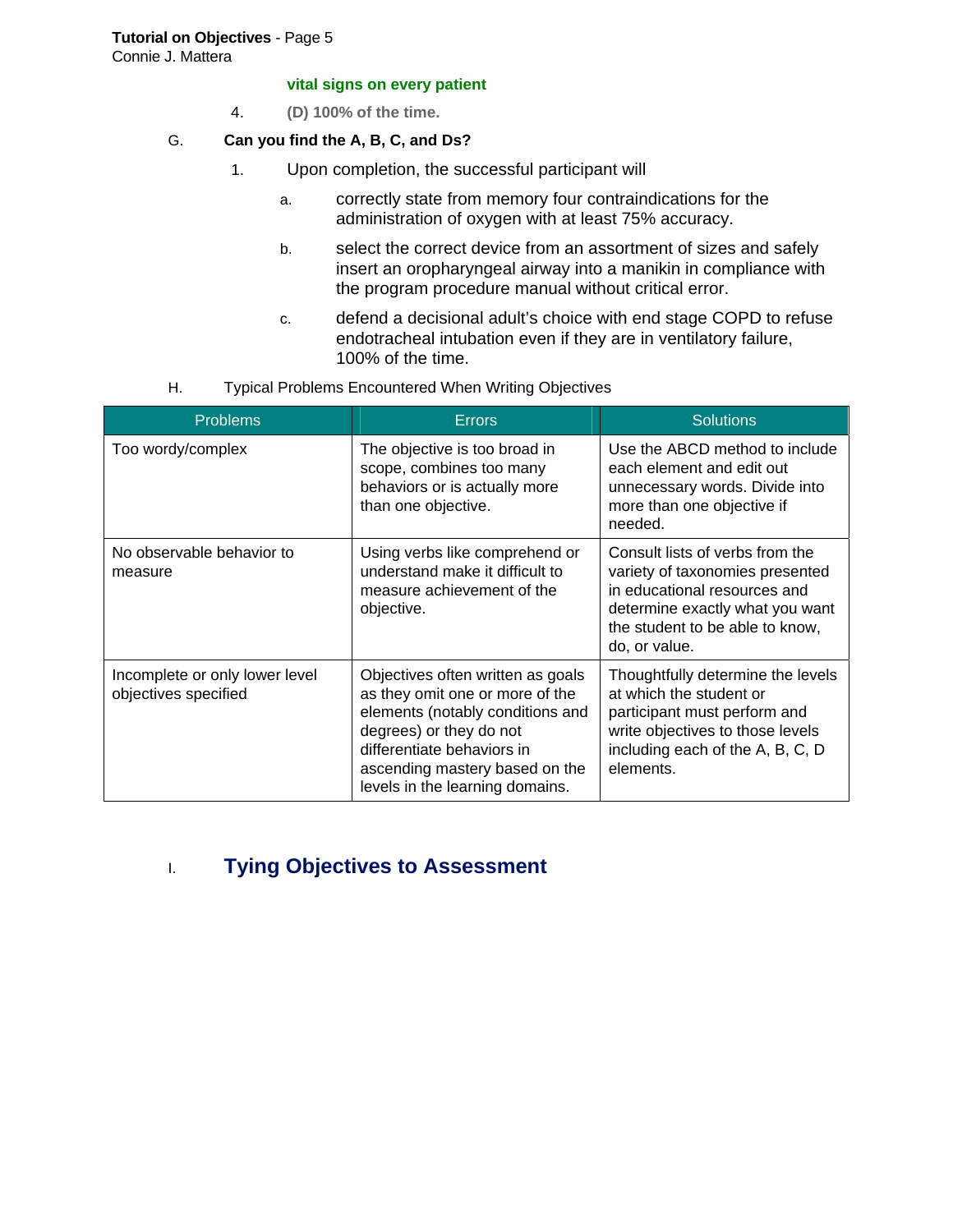| <b>BLOOM'S TAXONOMY OF COGNITIVE OBJECTIVES</b>                                                                                                                                                                                                                                                                                                                                                                                                                                                                                                                                                                                                                                                                                                                                                                          |                                                                                                                                                                 |                                                                                                                                                                                                                                                                                                                                                                                                                                                            |  |  |
|--------------------------------------------------------------------------------------------------------------------------------------------------------------------------------------------------------------------------------------------------------------------------------------------------------------------------------------------------------------------------------------------------------------------------------------------------------------------------------------------------------------------------------------------------------------------------------------------------------------------------------------------------------------------------------------------------------------------------------------------------------------------------------------------------------------------------|-----------------------------------------------------------------------------------------------------------------------------------------------------------------|------------------------------------------------------------------------------------------------------------------------------------------------------------------------------------------------------------------------------------------------------------------------------------------------------------------------------------------------------------------------------------------------------------------------------------------------------------|--|--|
| Level of learning                                                                                                                                                                                                                                                                                                                                                                                                                                                                                                                                                                                                                                                                                                                                                                                                        | <b>Associated Verbs</b>                                                                                                                                         | <b>Examples of general objectives</b>                                                                                                                                                                                                                                                                                                                                                                                                                      |  |  |
| 1. Knowledge: Involves the rather elementary skill of recalling or<br>remembering specific factual material or experiences. The information<br>recalled may include concepts, terminology, or facts. A higher level of<br>knowledge involves knowing the ways or means of dealing with information.<br>This includes conventions, as well as trends and sequences, classifications and<br>categories, criteria, and methodology.                                                                                                                                                                                                                                                                                                                                                                                         | Select, describe,<br>define, discuss,<br>identify, list, name,<br>recall, recognize,<br>select, state                                                           | Upon completion, the successful participant will<br>define the term "trauma".<br>1.<br>2.<br>recognize the behavior of trauma patients when pain<br>management is insufficient.<br>label the topography of the circulatory system.<br>3.<br>calculate a pulse pressure given a systolic and diastolic<br>4.<br>blood pressure reading.                                                                                                                     |  |  |
| 2. Comprehension: Involves understanding or perceiving the meaning of a<br>fact. It includes taking in, grasping, or insight, and, is highly stressed in formal<br>learning programs. In many ways, comprehension necessitates the processing<br>of information which may include changing it into some parallel form more<br>meaningful to the learner without relating it to other ideas or material or seeing<br>its fullest meaning.<br>Three subcategories of comprehension are recognized:<br>Translation: Changing something into another form.<br>Interpretation: Elucidating or clarifying the meaning.<br>$\bullet$<br>Extrapolation: Projecting, extending, or expanding known data or<br>experience into an area not known or experienced so as to arrive at a<br>conjectural knowledge of the unknown area. | Transform, predict,<br>interpolate,<br>extrapolate, interpret,<br>translate, illustrate,<br>draw, re-arrange, re-<br>order, explain,<br>associate.              | Upon completion the successful participant will<br>translate the following terms from Greek to English.<br>1.<br>give two examples of Newton's First Law of Motion.<br>2.<br>3.<br>draw a graph illustrating the relationship between $FiO2$<br>and $pO2$ .<br>interpret the following situation<br>4.<br>explain what is meant by compensated vs.<br>5.<br>uncompensated shock.                                                                           |  |  |
| 3. Application: Involves using information in a specific manner. As such it<br>includes relevancy, as well as the capacity for close attention to detail.<br>Diligence and effort are also involved. The two lower categories of knowledge<br>and comprehension are prerequisites to application. Application involves an<br>element of creativity, since it involves seeing how particular phenomena can be<br>used in a new situation where there is no specific solution. The skill of<br>application underlies a great part of formal learning and is intimately concerned<br>with some of the primary objectives of education.                                                                                                                                                                                      | Plan, record, employ,<br>use, revise, formulate,<br>apply, show,<br>demonstrate,<br>investigate, perform,<br>relate, develop,<br>transfer, construct,<br>infer. | Upon completion, the successful participant will<br>1. apply the principle of Starling's Law to describe the effect<br>of increased preload on cardiac output.<br>relate the implications of disruptions to osmosis,<br>2.<br>diffusion, and active transport to cell dysfunction.<br>transfer the concept of deceleration forces from laws of<br>3.<br>physics to human injury potential.                                                                 |  |  |
| 4. Analysis: Involves understanding the organizational structure of an idea by<br>breaking down or the separation of a whole into its component parts. It is a<br>process of reasoning or thinking. In its simplest form, analysis includes a simple<br>listing of elements. A higher level of analysis involves determining the nature of<br>the relationship between these elements. The highest form of analysis includes<br>identifying the organizing principle or principles behind the actual material or<br>phenomena concerned. At this level, analysis begins to take on many of the<br>features of synthesis.                                                                                                                                                                                                 | Analyze, separate,<br>break down,<br>discriminate,<br>distinguish, detect,<br>categorize, compare,<br>contrast, diagram,<br>differentiate                       | Upon completion, the successful participant will<br>1. categorize the four classifications of hemorrhage based<br>on the percentage of total blood volume lost and the<br>clinical presentation of the patient.<br>2.<br>compare and contrast the amount of ATP produced<br>during aerobic versus anaerobic metabolism.<br>3.<br>separate the cardiac cycle into its component parts,<br>distinguishing between the mechanical and electrical<br>elements. |  |  |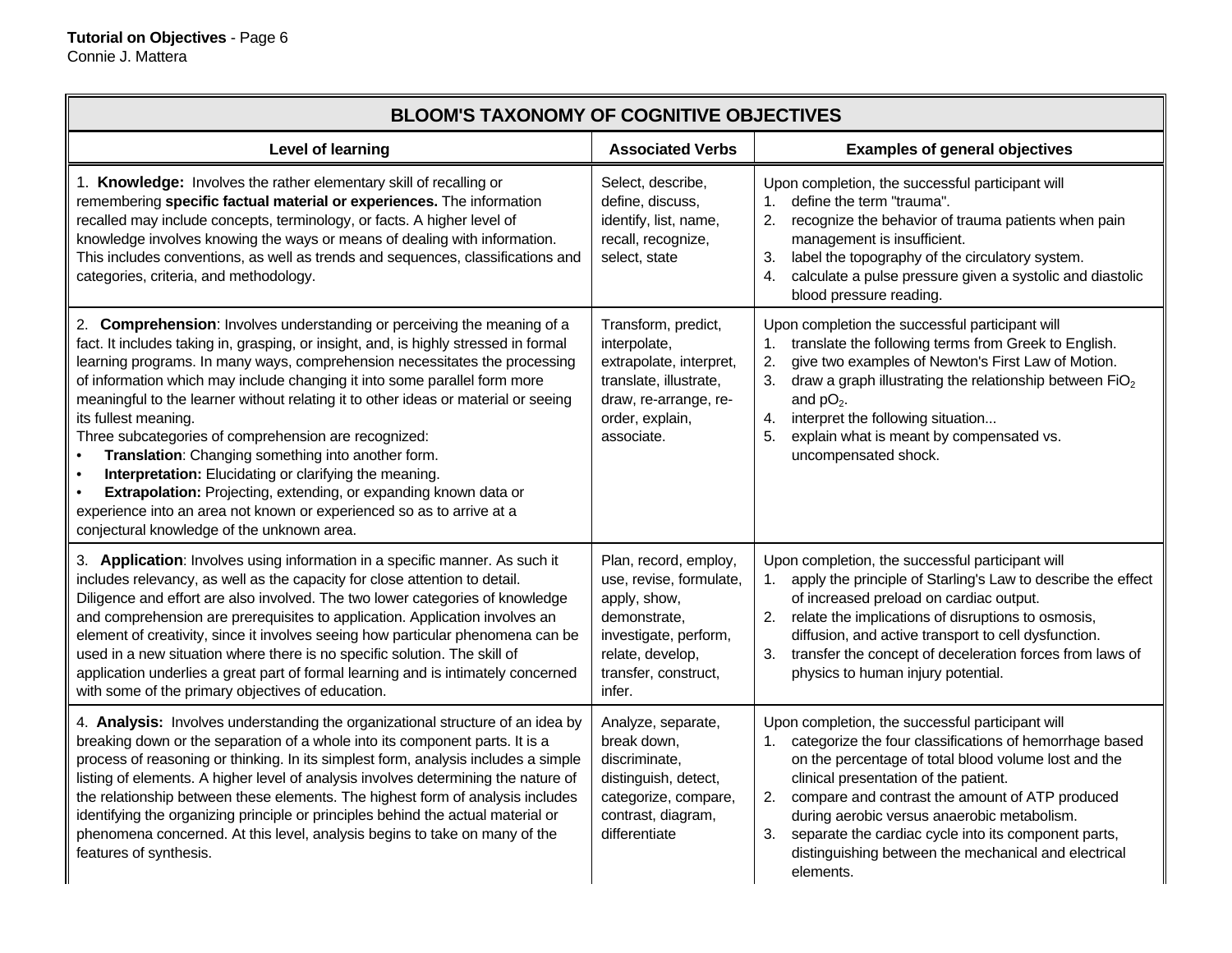#### **BLOOM'S TAXONOMY OF COGNITIVE OBJECTIVESLevel of learning**  Associated Verbs | **Associated Verbs | Examples of general objectives** 5. **Synthesis:** Opposite of analysis. It involves restructuring to create a new idea by combining together a number of elements in order to form a coherent whole. The process involves logical deduction, and in this sense, the category is intimately concerned with thinking and creativity. Synthesizing or combining elements involves doing something in a unique or original way. The discovery of pattern of structure is an important part of the activity. The sub-categories of synthesis are: production of a unique combination, production of a plan or proposed set of operations and derivation of a set of abstract relations. Combine, restate, summarize, relate, generalize, conclude, derive, organize, design, deduce, classify, formulate, propose, compose, modify, plan Upon completion, the successful participant will 1. summarize how the cycle of inflammation and spasm leads to an increase in intracranial pressure. 2. organize the findings of inspection, auscultation, percussion and palpation to deduce the presence or absence of an acute abdomen. 3. generalize the data collected in a neuro exam to determine the potential for injury and determine a plan of care for the patient. 6. **Evaluation**: This represents the highest level in the taxonomy, combining all the previous five categories. Evaluation is concerned with making judgments about the value of ideas or materials. In order to make such an assessment, some yardstick or criterion is necessary as a standard against which things can be measured. The evaluation can be quantitative or qualitative, direct or indirect, subjective or objective. Usually judgments are made in terms of internal evidence; making judgments in terms of external criteria is regarded as the highest level of evaluative activity. Evaluate, judge, contrast, criticize, defend, support, attack, avoid, seek out, re-order, weigh, modify, verify, decide. Upon completion, the successful participant will 1. evaluate the CE program in terms of its goals and agreed upon objectives. 2. weigh the value of the in-station learning experience and defend or criticize the continued use of this educational method. 3. judge the advantages of using a taxonomy of educational objectives in creating your assigned educational offering.

Levels of thinking as applied to learning, using the major objectives of the cognitive domain. As adapted from Bloom, B., *Taxonomy of Educational Objectives*: *Cognitive Domain*. Minneapolis: Burgess Publishing.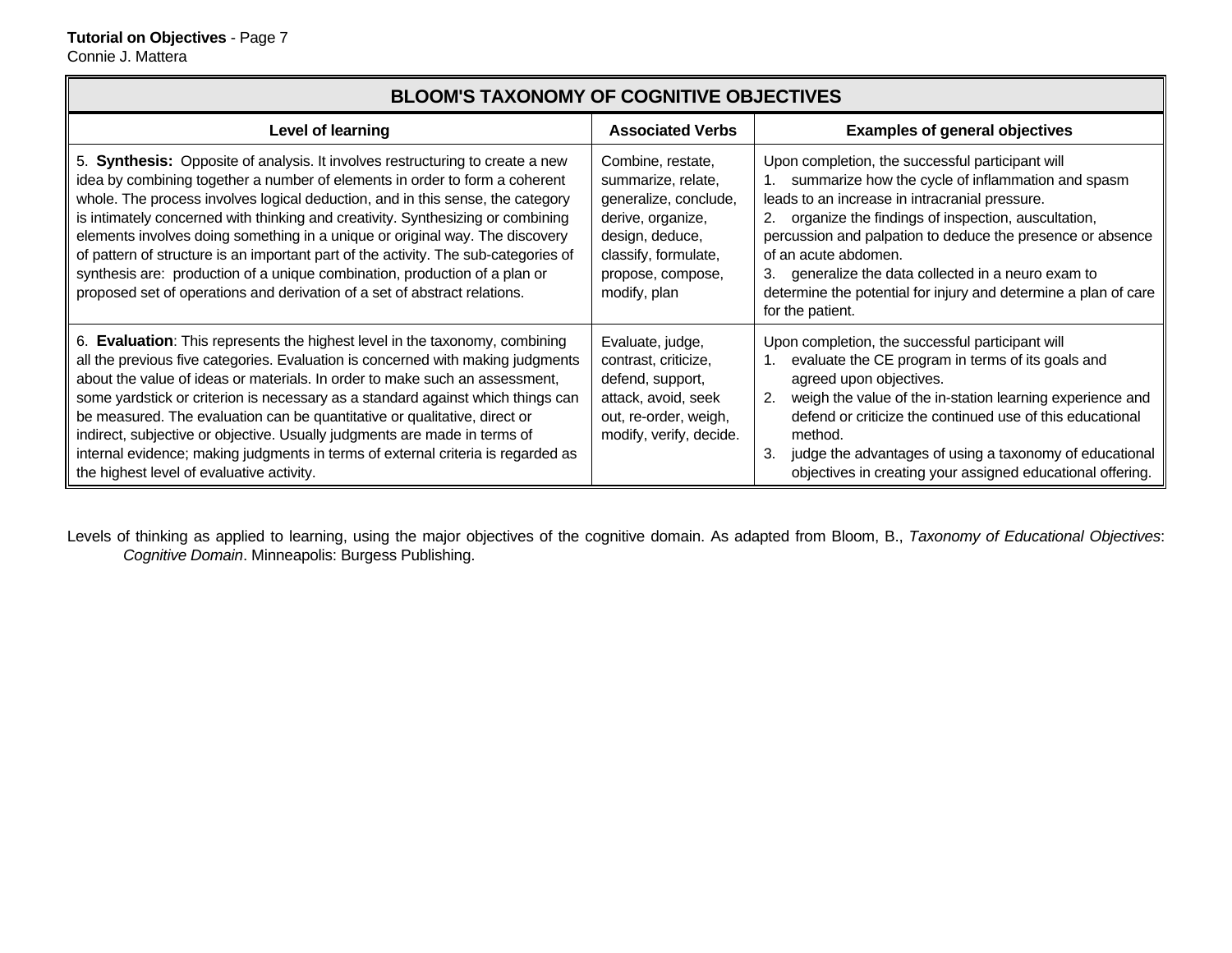#### **Tutorial on Objectives** - Page 8

Connie J. Mattera

| <b>TAXONOMY OF AFFECTIVE DOMAIN</b>                                                                 |                   |                       |                            |                                       |
|-----------------------------------------------------------------------------------------------------|-------------------|-----------------------|----------------------------|---------------------------------------|
| Receiving/<br><b>Attending</b>                                                                      | <b>Responding</b> | Valuing               | Organization of a<br>Value | <b>Characterization by a</b><br>Value |
| May not share beliefs,<br>but do what is expected<br>of them. Students act in<br>prescribed manner. | Accepting values  |                       |                            | 5.00                                  |
|                                                                                                     |                   |                       |                            | Assume accountability for             |
|                                                                                                     |                   |                       | 4.00                       | Represent                             |
|                                                                                                     |                   |                       | Defend                     | Act consistently                      |
|                                                                                                     |                   | 3.00                  | Formulate a position       | Revise                                |
|                                                                                                     |                   | Accept                | Debate                     | Synthesize                            |
|                                                                                                     | 2.00              | Assist                | Is consistent              |                                       |
|                                                                                                     | Select            | Respect               | Organize                   |                                       |
|                                                                                                     | Listen            | Consider              | Propose                    |                                       |
|                                                                                                     | Support           | Persist               | Criticize                  |                                       |
|                                                                                                     | Practice          | Undertake             |                            |                                       |
| 1.00                                                                                                | Act               | Assume responsibility |                            |                                       |
| Share                                                                                               | Ask               | Volunteer             |                            |                                       |
| Acknowledge                                                                                         | Challenge         | Participate           |                            |                                       |
| Accept                                                                                              | Query             |                       |                            |                                       |
| Listen                                                                                              | Attempt           |                       |                            |                                       |
| Observe                                                                                             |                   |                       |                            |                                       |

# **Verb List for Writing Affective Objectives**

| Accept<br>Acclaim<br>Adhere<br>Adopt<br>Advocate<br>Applaud<br>Approve<br>Argue<br>Ask<br>Assist<br>Assume<br>Attempt<br>Augment<br>Avoid | Commend<br>Compare<br>Complete<br>Comply<br>Conform<br>Control<br>Criticize<br>Debate<br>Defend<br>Desire<br>Display<br>Evaluate<br>Examine<br>Follow | Join<br>Justify<br>Modify<br>Obey<br>Observe<br>Organize<br>Participate<br>Practice<br>Prefer<br>Promote<br>Propose<br>Protest<br>Qualify<br>Question | Request<br>Resist<br>Resolve<br>Revise<br>Seek<br>Select<br>Share<br>Specify<br>Subscribe<br>Suggest<br>Support<br>Test<br>Theorize<br>Verify |
|-------------------------------------------------------------------------------------------------------------------------------------------|-------------------------------------------------------------------------------------------------------------------------------------------------------|-------------------------------------------------------------------------------------------------------------------------------------------------------|-----------------------------------------------------------------------------------------------------------------------------------------------|
|                                                                                                                                           |                                                                                                                                                       |                                                                                                                                                       |                                                                                                                                               |
| <b>Balance</b><br>Change<br>Choose<br>Combine                                                                                             | Formulate<br>Invite<br>Investigate<br>Initiate                                                                                                        | Read<br>Recommend<br>Reject<br>Relinquish                                                                                                             | Visit<br>Volunteer<br>Weigh (judge)                                                                                                           |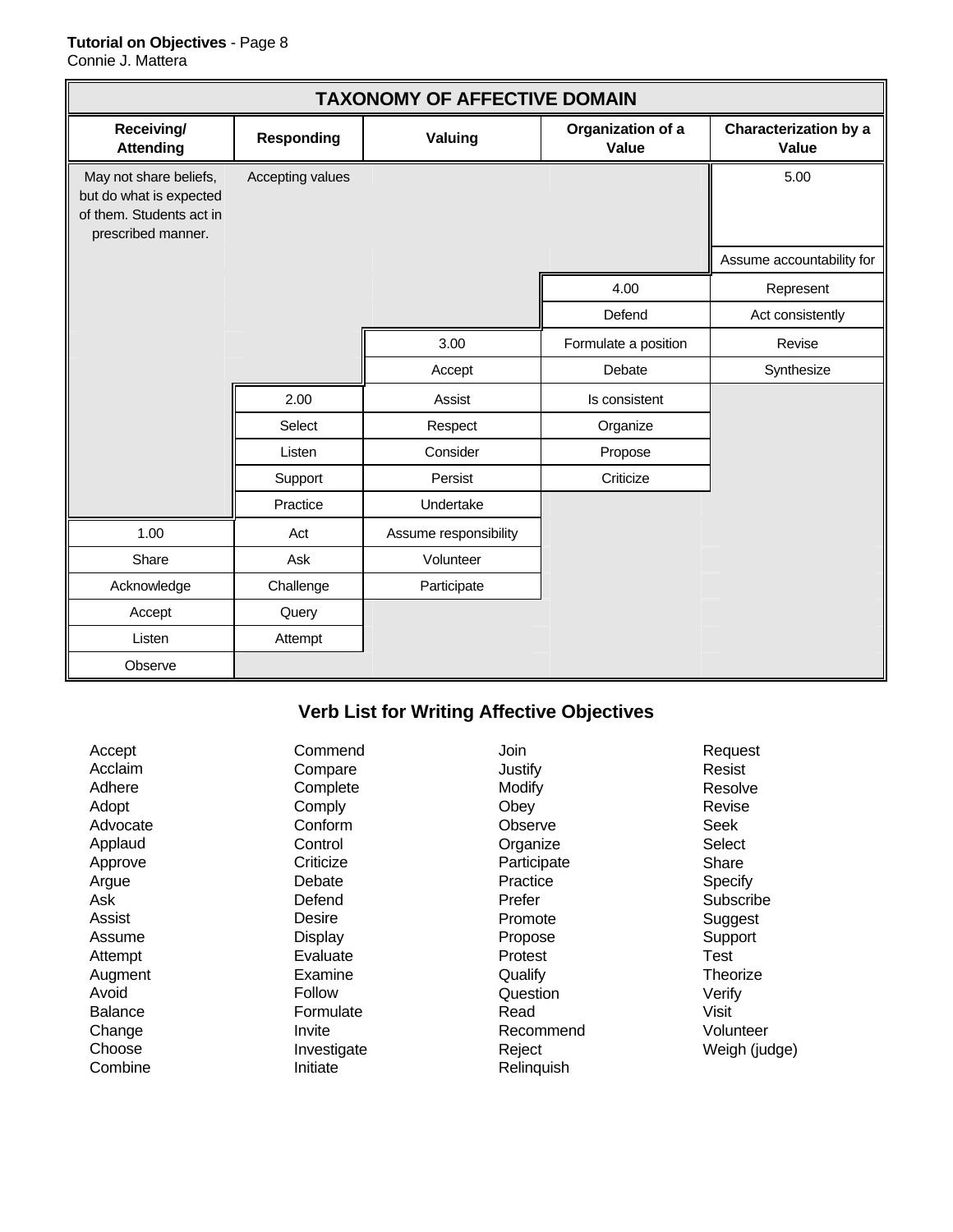| <b>TAXONOMY OF PSYCHOMOTOR DOMAIN</b> |                     |                              |                     |                       |
|---------------------------------------|---------------------|------------------------------|---------------------|-----------------------|
| 1.00                                  | 2.00                | 3.00                         | 4.00                | 5.00                  |
| Imitation                             | <b>Manipulation</b> | <b>Precision</b>             | <b>Articulation</b> | <b>Naturalization</b> |
| Repeat                                | Practice            | Perform with skill           | Perform efficiently | Perform proficiently  |
| Return demonstration                  | Follow procedure    | Perform without<br>prompting | Perform accurately  | Perform competently   |

Dave, R. (1970). Psychomotor levels. In, *Developing and Writing Behavioral Objectives* (p. 33). Tucson: Ed Innovators Press.

### **Verb List for Psychomotor Domain**

| add        | collimate   | handle     | percuss  | shake     |
|------------|-------------|------------|----------|-----------|
| adjust     | connect     | inject     | perform  | stain     |
| aspirate   | construct   | inoculate  | place    | start     |
| assemble   | demonstrate | insert     | position | stop      |
| auscultate | design      | irrigate   | prepare  | streak    |
| bandage    | dilute      | locate     | puncture | tilt      |
| build      | dismantle   | make       | raise    | titrate   |
| calibrate  | dispose     | manipulate | record   | transfer  |
| calculate  | drain       | mark       | remove   | transport |
| center     | draw        | measure    | repair   | turn      |
| change     | fill        | mix        | rinse    | use       |
| clean      | filter      | move       | select   | wash      |
| collect    | quide       | palpate    | set up   | wrap      |

| Levels of the Dreyfus Model: From Novice to Expert                                  |                                                                |                                                                 |                                                                                                     |                                                                                        |
|-------------------------------------------------------------------------------------|----------------------------------------------------------------|-----------------------------------------------------------------|-----------------------------------------------------------------------------------------------------|----------------------------------------------------------------------------------------|
| <b>Novice</b>                                                                       | <b>Advanced Beginner</b>                                       | <b>Competent</b>                                                | <b>Proficient</b>                                                                                   | <b>Expert</b>                                                                          |
| No experience in the<br>situation in which they<br>are expected to perform<br>task. | Can formulate<br>guidelines for action.                        | Views own actions in<br>terms of long range<br>plans and goals. | Able to perceive<br>situations as a whole.                                                          | Little reliance on rules.<br>guidelines, maxims.                                       |
| Unable to use<br>discretionary judgment.<br>Legalistic, limited<br>compromise.      | Treat all aspects and<br>attributes as equally<br>important.   | Has the ability to plan<br>and prioritize.                      | Able to anticipate<br>clinical events that lead<br>to outcomes. Decision<br>making is less labored. | Intuitive grasp of the<br>situation. Anticipates,<br>aware of subtle<br>changes.       |
| Heavy dependency on<br>policy and procedure.                                        | Will take less time and<br>mental thought to<br>complete task. | Less dependent on<br>policy & procedure.                        | Large experience<br>framework.                                                                      | Zeros in on the<br>problem, does not<br>waste time looking for<br>alternate solutions. |
| Limited ability and<br>inflexible.                                                  | Cannot set priorities<br>well.                                 | Able to accomplish<br>complex tasks.                            | Mastery of advanced<br>technical skills. Ability to<br>automatically do a task.                     | Holistic, not fractional.                                                              |
| Task oriented.<br>Frustrated if cannot<br>complete the task.                        | Less frustrated if task<br>not completed.                      | Lacks speed and<br>flexibility of the<br>proficient.            | Able to accurately<br>identify region of the<br>problem.                                            | Interactive from an<br>expert knowledge base.                                          |

Benner, P. (March 1982). From novice to expert. *AJN*, pp. 402-407.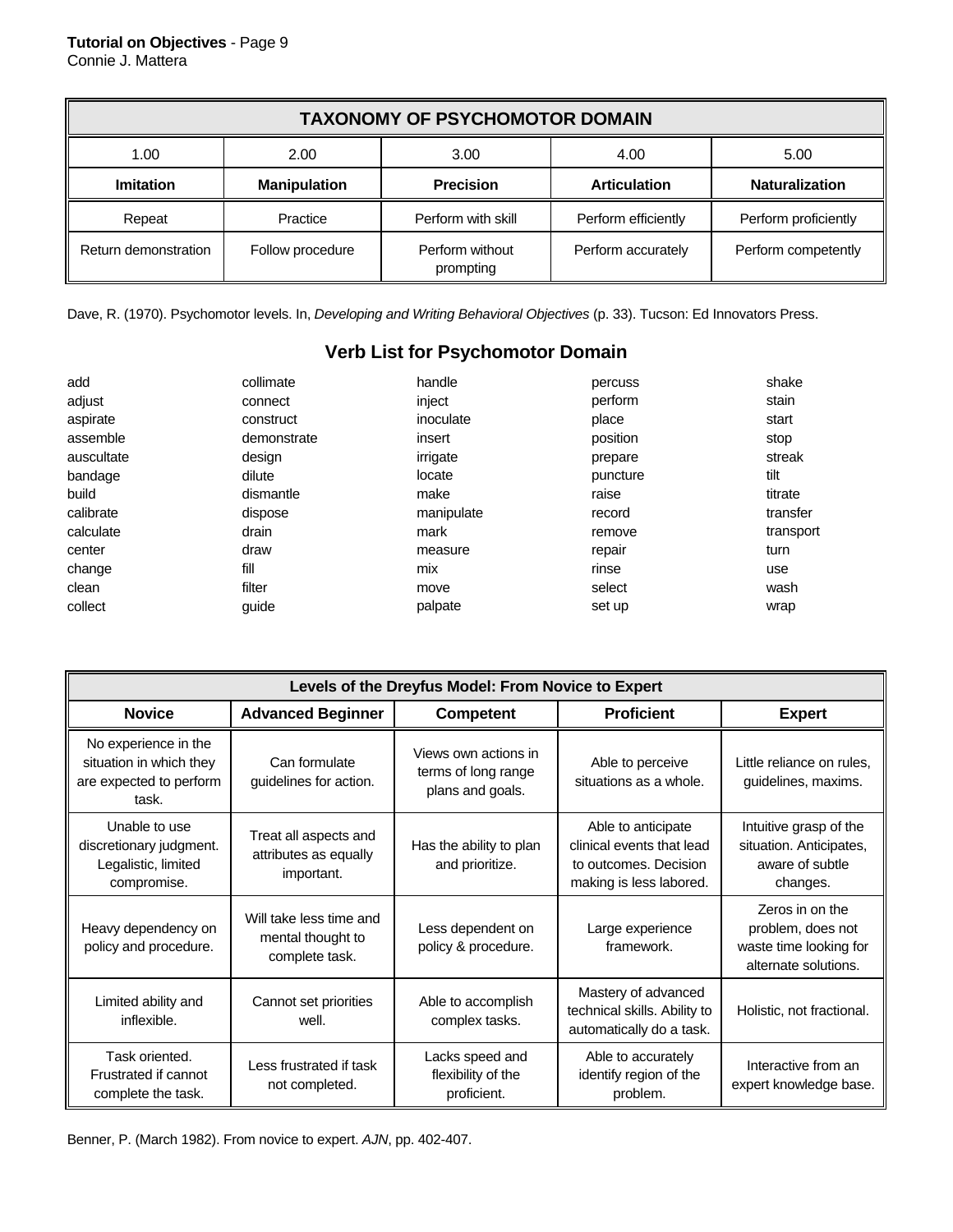#### **Common Action Verbs**

Accept Compile Engage Keep Recommend Acknowledge Conduct Establish Judge Record Acquaint Confer Evaluate Lead Refer Acquire Contact Exchange Maintain Represent Adapt Contrast Examine Make Review Administer Consult Execute Match Schedule Affiliate Control Explain Obtain Seek Aid Construct Express Order Select Analyze **Convince Formulate Convince Formulate Convince Convince Convince Formulate Convince CONVING** Appraise Correlate Gather Gather Participate Serve Apply **Debate** Generalize **Perform** Solve Approve **Demonstrate** Give **Persuade** Speak Arrange Describe Group Plan Specify Assess Design Guide Predict Structure Assemble Detect Identify Prepare Suggest Assign **Communist Communist Communist Communist Communist Communist Communist Communist Communist Communist Comm** Assist Develop Implement Procure Support Check Devise Inform Produce Supervise Choose **Derive** Derive **Install Promote** Promote Transfer Cite Discuss Interpret Propose Up-date Classify **Disseminate** Interview **Provide** Uphold Collect Direct Introduce Publicize Use Communicate **Employ Employ** Invite Recall Recall Utilize Compare **Encourage Involve** Recognize Write

| Difference Between GOALS and OBJECTIVES                         |                                                                       |                     |  |
|-----------------------------------------------------------------|-----------------------------------------------------------------------|---------------------|--|
| <b>GOALS: less precise terms</b><br><b>Many interpretations</b> | <b>OBJECTIVES: More precise terms</b><br><b>Fewer interpretations</b> |                     |  |
| Know                                                            | Apply                                                                 | Join                |  |
| Realize                                                         | Assess                                                                | Judge               |  |
| Enjoy                                                           | Attempt                                                               | List                |  |
| <b>Believe</b>                                                  | Challenge                                                             | Offer               |  |
| Understand                                                      | Classify                                                              | Order               |  |
| Is responsible for                                              | Compare and contrast                                                  | Participate         |  |
| Appreciate                                                      | Construct                                                             | Predict             |  |
| Values                                                          | Defend                                                                | Quantify            |  |
| Comprehends                                                     | Describe                                                              | Question            |  |
| Is aware of                                                     | Diagram                                                               | Recall and/or State |  |
| Tolerate                                                        | Differentiate                                                         | Recite              |  |
| Respects                                                        | <b>Discuss</b>                                                        | Select              |  |
| Be familiar with                                                | Display                                                               | Sequence            |  |
| <b>Desires</b>                                                  | <b>Dispute</b>                                                        | Solve               |  |
| Feels                                                           | Evaluate                                                              | Summarize           |  |
| Grasps the significance of                                      | Identify                                                              | Support             |  |
| Write                                                           | Integrate                                                             | Translate           |  |
|                                                                 | Interpret                                                             |                     |  |